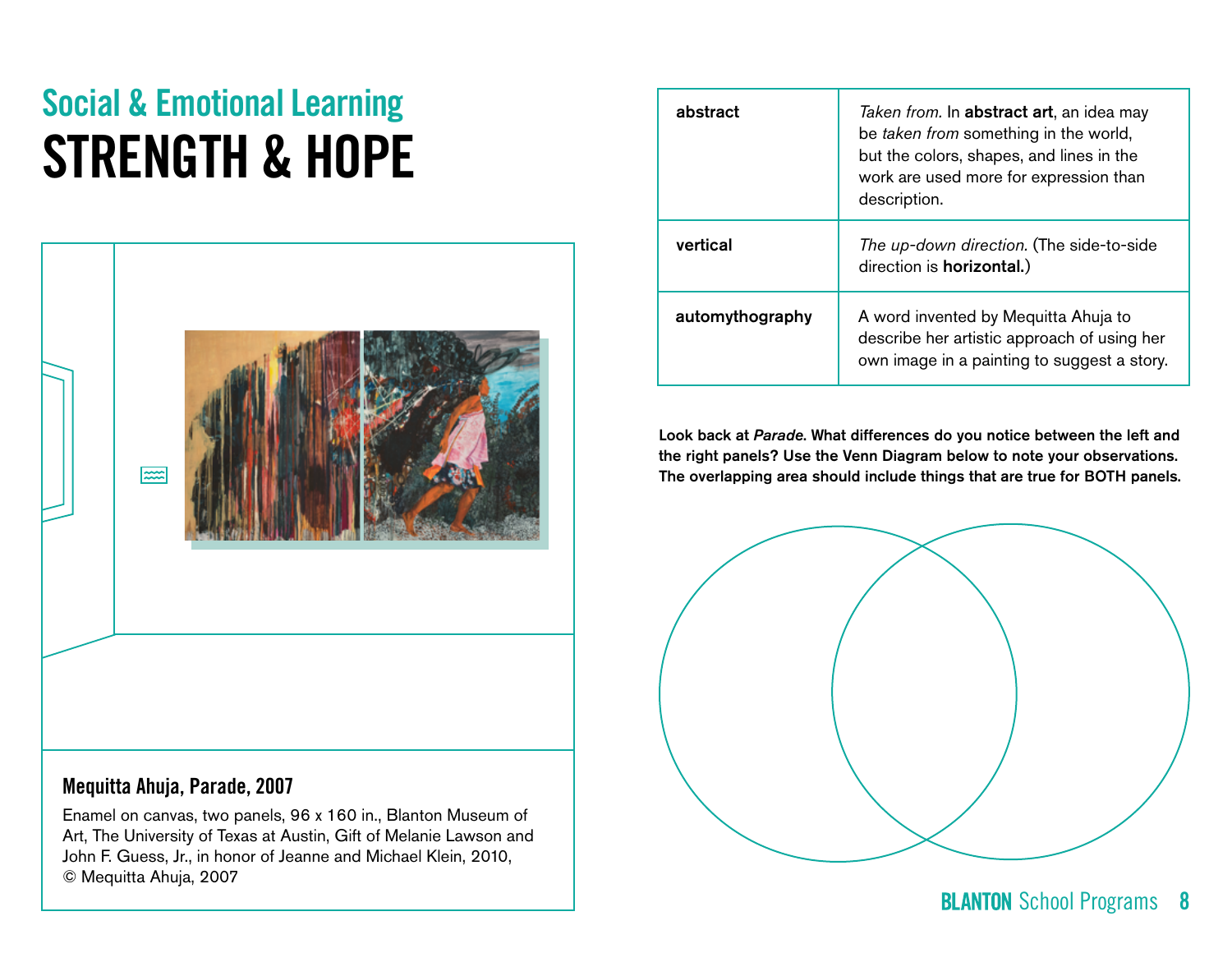Write three words you might use to describe the character in the painting.

- 
- 
- 

Next, write three words to describe yourself.

- 
- 
- 

Where do you get ideas?

Where does your strength come from?

Looking again at *Parade* for inspiration, imagine a story. Who is this woman? Where is she going? What has she left behind? Use the space below to write or draw another scene from this story.